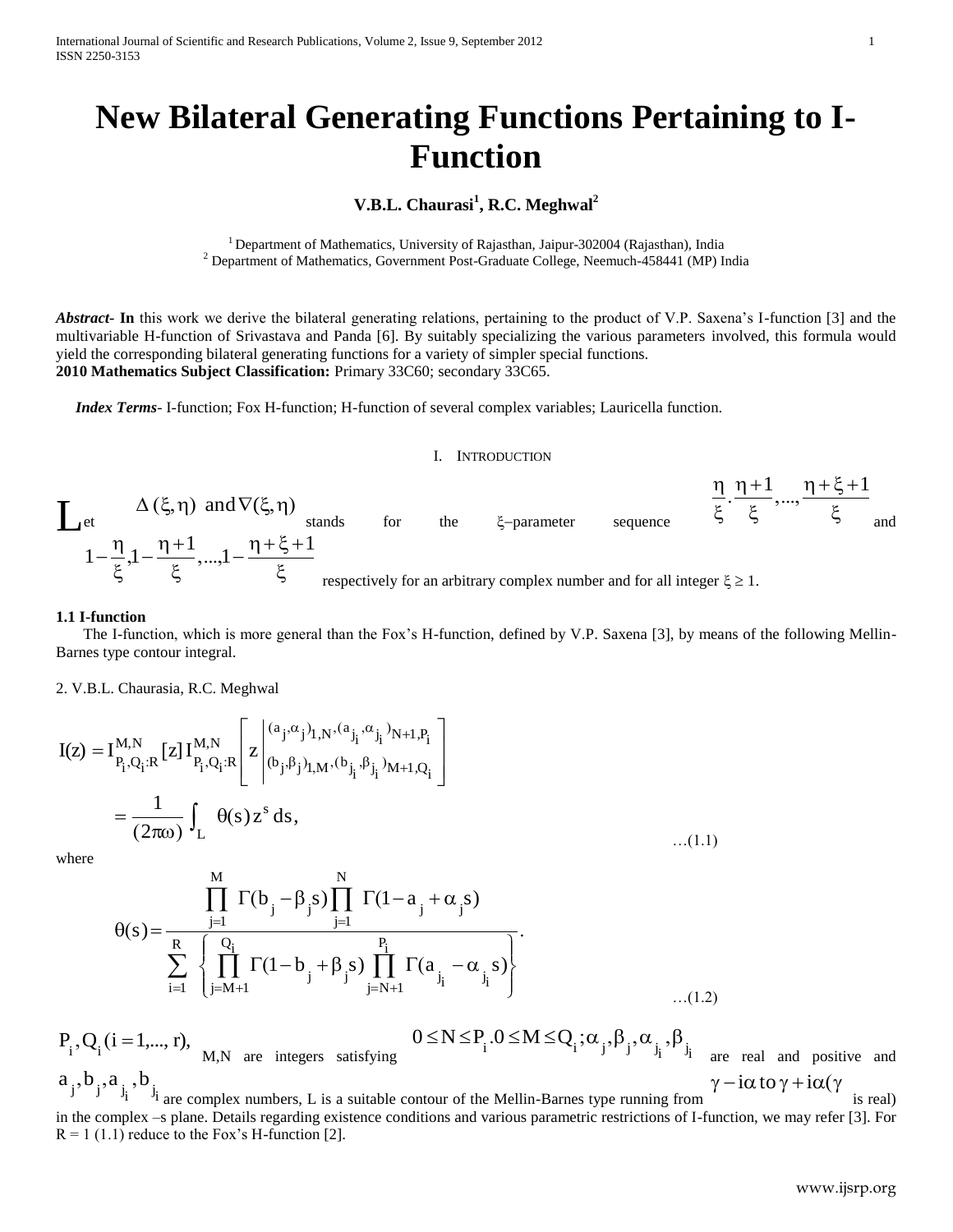International Journal of Scientific and Research Publications, Volume 2, Issue 9, September 2012 2 ISSN 2250-3153

ISSN 2250-3153  
\n
$$
I_{P_i,Q_i:1}^{M,N} \left[ z \middle| \begin{matrix} (a_j, \alpha_j)_{1,N}; (a_{j_i}, \alpha_{j_i})_{N+1,P_i} \\ (b_j, \beta_j)_{1,M}; (b_{j_i}, \beta_{j_i})_{M+1,Q_i} \end{matrix} \right] = H_{P,Q}^{M,N} \left[ z \middle| \begin{matrix} (a_j, \alpha_j)_{1,N}; (a_j, \alpha_j)_{N+1,P} \\ (b_j, \beta_j)_{1,M}; (b_j, \beta_j)_{M+1,Q} \end{matrix} \right]
$$
\n...(1.3)

## **1.2 The Multivariable H-function**

The multivariable H-function introduced and studied by Srivastava and Panda [6], occurring in this paper will be defined and represented in the following manner:<br>  $\mathbf{H}^{0,\lambda:(u',v)}$  ;...;( $u^{(r)}, v^{(r)}$ )  $\left[ [(a): \theta',..., \theta^{(r)}] : [$ 

represented in the following manner:  
\n
$$
H^{0,\lambda:(u',v')\;;...;(u^{(r)},v^{(r)})}\left[\begin{matrix}[(a): \theta',..., \theta^{(r)}]: [b:\phi'],...; [b^{(r)}:\phi^{(r)}];\\ [a]: \theta',..., \psi^{(r)}]: [d:\delta'],...; [d^{(r)}:\delta^{(r)}]; \end{matrix}\right]\times 1;...,X_r
$$

New bilateral generating functions pertaining to I-function

A,C:[B',D'],...; [B<sup>(x)</sup>,D<sup>(x)</sup>]] [[(c);
$$
\psi
$$
',..., $\psi$ <sup>(x)</sup>]:[d',\delta'],...;[d<sup>(x)</sup>:\delta<sup>(x)</sup>];  
\n
$$
= \frac{1}{(2\pi\omega)^{r}} \int_{L_1} ... \int_{L_r} R_1(s_1)...R_r(s_r)T(s_1,...,s_r) x_1^{s_1}...x_r^{s_r} ds_1...ds_r; \omega = \sqrt{-1},
$$
\n...(1.4)

where

$$
R_{i}(s_{i}) = \frac{\prod_{j=1}^{u^{(i)}} \Gamma(d_{j}^{(i)} - \delta_{j}^{(i)}s_{i}) \prod_{j=1}^{v^{(i)}} \Gamma(1 - b_{j}^{(i)} + \phi_{j}^{(i)}s_{i})}{\prod_{j=u^{(i)}+1} \Gamma(1 - d_{j}^{(i)} + \delta_{j}^{(i)}s_{i}) \prod_{j=v^{(i)}+1} \Gamma(b_{j}^{(i)} - \phi_{j}^{(i)}s_{i})}, \forall i = 1,..., r
$$
\n(1.5)

and

$$
T(s_1, ..., s_r) = \frac{\prod_{j=1}^{\lambda} \Gamma\left(1 - a_j + \sum_{i=1}^r \theta_j^{(i)} s_i\right)}{\prod_{j=\lambda+1}^A \Gamma\left(a_j - \sum_{i=1}^r \theta_j^{(i)} s_i\right) \prod_{j=1}^C \Gamma\left(1 - c_j + \sum_{i=1}^r \psi_j^{(i)} s_i\right)}
$$
...(1.6)

For more details of the multivariable H-function, we refer to the book Srivastava et al. [5].

### II. MAIN RESULT

www.ijsrp.org **Formula 2.1**. The bilateral generating function formula which holds true whenever both of its sides have meanings N 1 ,P j j 1 ,N i i j i j a 1 1 a 1 0 i j j 1 ,Q (b M,N <sup>R</sup> <sup>i</sup> <sup>Q</sup> <sup>i</sup> P 0 I z 1 A (r) a): ',..., <sup>1</sup> 1 1 1 (r) a): ',..., 1 ,c (r) c): ',..., 1 r (r) <sup>v</sup> (r) <sup>0</sup> u ',v ') ;...;(u (r) <sup>D</sup> (r) <sup>A</sup> C:[B',D '];...;[B H y y z (r) 1,B (r) (r) <sup>b</sup> 1,B' b': '] (r) 1,D (r) (r) <sup>d</sup> 1,D' d': ']

#### 4. V.B.L. Chaurasia, R.C. Meghwal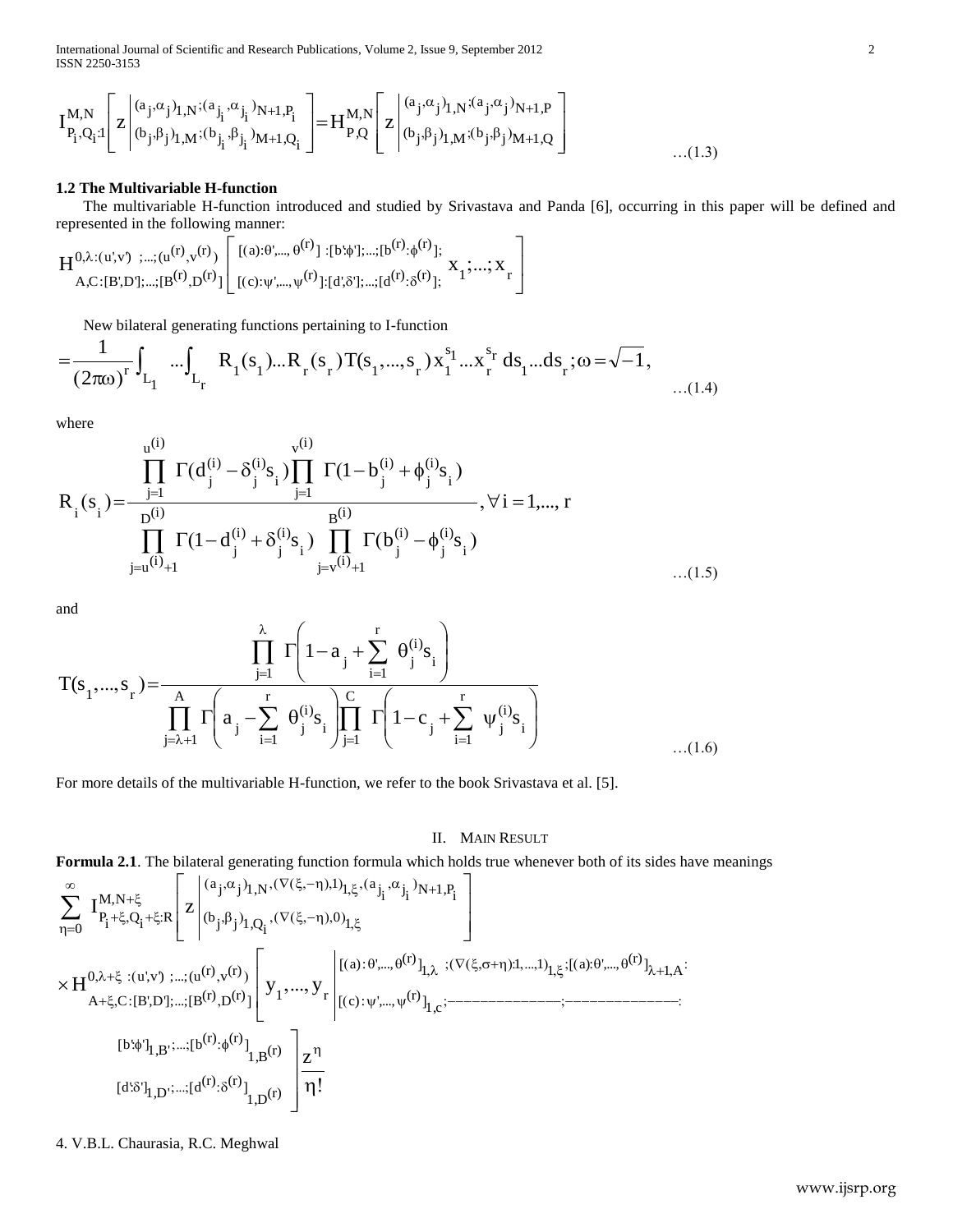International Journal of Scientific and Research Publications, Volume 2, Issue 9, September 2012 3 ISSN 2250-3153

$$
= \left(1 - \frac{z}{\xi}\right)^{-\sigma} \sum_{i=1}^{R} H^{0,\lambda+\xi:(u',v)\;;...;(u^{(r)},v^{(r)}):(M,N)}_{A+\xi,C:[B',D'],...;[B^{(r)}:D^{(r)}];[P_{i},Q_{i}]}\\ \left[\begin{array}{l} [(a):\theta',..., \theta^{(r)}]_{1,\lambda}:(\nabla(\xi,\sigma):1,...,1)_{1,\xi}:[(a):\theta',..., \theta^{(r)}]_{\lambda+1,A};\\ [(c):\psi',..., \psi^{(r)}]_{1,c};-\nabla\left[\begin{array}{c}\n\frac{\partial}{\partial y} \\
\frac{\partial}{\partial y} \\
\frac{\partial}{\partial z}\n\end{array}\right],\n\right]\n\begin{array}{l}\n\frac{\partial}{\partial y} \\
\frac{\partial}{\partial z} \\
\frac{\partial}{\partial z} \\
\frac{\partial}{\partial z}\n\end{array}
$$

where  $\sigma$  is an arbitrary complex number,  $\xi$  is an integer  $\geq 1$ .

**Proof**. To obtain (2.1), express the multivariable H-function occurring left hand side of (2.1) with the help of (1.4) and then interchange the order of summation and integration, we find that left-hand side of (2.1)

 i r j 1 i 1 1 1 r r 1 r r <sup>L</sup> <sup>1</sup> L r R s R s T(s s s 2 1 i N 1 ,P i j i j a 1 1 j j 1 ,N a 1 0 i j j 1 ,Q (b M,N <sup>R</sup> <sup>i</sup> <sup>Q</sup> <sup>i</sup> P i r i 1 0 I z z ! s r s 1 s 1 y y ds ds

 $\frac{J_1 \cdots J_r}{T}$   $\frac{a_{1} \cdots a_{1}^{T}}{T}$ r

Now applying the following formula:  
\n
$$
\sum_{\eta=0}^{\infty} \frac{(\sigma)_{\eta}}{\eta!} I_{P_i + \xi, Q_i + \xi:R}^{M, N + \xi} \left[ z \left| \begin{array}{c} (a_j, \alpha_j)_{1, N}, (\nabla(\xi, -\eta), 1)_{1, \xi}, (a_{j_i}, \alpha_{j_i})_{N+1, P_i} \\ (b_j, \beta_j)_{1, Q_i}, (\nabla(\xi, -\eta), 0)_{1, \xi} \end{array} \right] t^{\eta} \right]
$$
\n
$$
= (1 - t)^{-\sigma} I_{P_i + \xi, Q_i + \xi:R}^{M, N + \xi} \left[ z \left( \frac{t}{t - 1} \right)^{\xi} \left| \begin{array}{c} (a_j, \alpha_j)_{1, N}, (\nabla(\xi, \sigma), 1)_{1, \xi}, (a_j, \alpha_j)_{N+1, P_i} \\ \vdots \\ (\nabla(\xi, \sigma), 0)_{1, \xi} \end{array} \right] \right]
$$
\n...(2.3)

 New bilateral generating functions pertaining to I-function and then replace the I-function by its Mellin-Barnes contour integral, given by (1.1) and interpret the resulting Mellin-Barnes contour integral in terms of H-function of r-variables by means of (1.4). Now we approach to the right hand side of (2.1), and the final result follows by pondering the principal of analytic continuation.

#### III. SPECIAL CASES

3.1: On putting R = 1, (2.1) reduce to the following known result derived by Chaurasia and Kumawat [1].  
\n
$$
\sum_{\eta=0}^{\infty} H_{P+\xi,Q+\xi}^{M,N+\xi} \left[ z \middle| \begin{array}{l} (a_j,\alpha_j)_{1,N}, (\nabla(\xi,-\eta),1)_{1,\xi}, (a_j,\alpha_j)_{N+1,P} \\ (b_j,\beta_j)_{1,Q}, (\nabla(\xi,-\eta),0)_{1,\xi} \end{array} \right]
$$
\n
$$
\times H_{0,\lambda+\xi}^{0,\lambda+\xi} : (u',v) ;..., (u^{(r)},v^{(r)}) \left[ y_1,...,y_r \middle| \begin{array}{l} [(a):\theta',..., \theta^{(r)}]_{1,\lambda} ; (\nabla(\xi,\sigma+\eta);1,...,1)_{1,\xi} ; [(a):\theta',..., \theta^{(r)}]_{\lambda+1,A} ; \\ [(c):\psi',..., \psi^{(r)}]_{1,c}; \end{array} \right]
$$

…(2.2)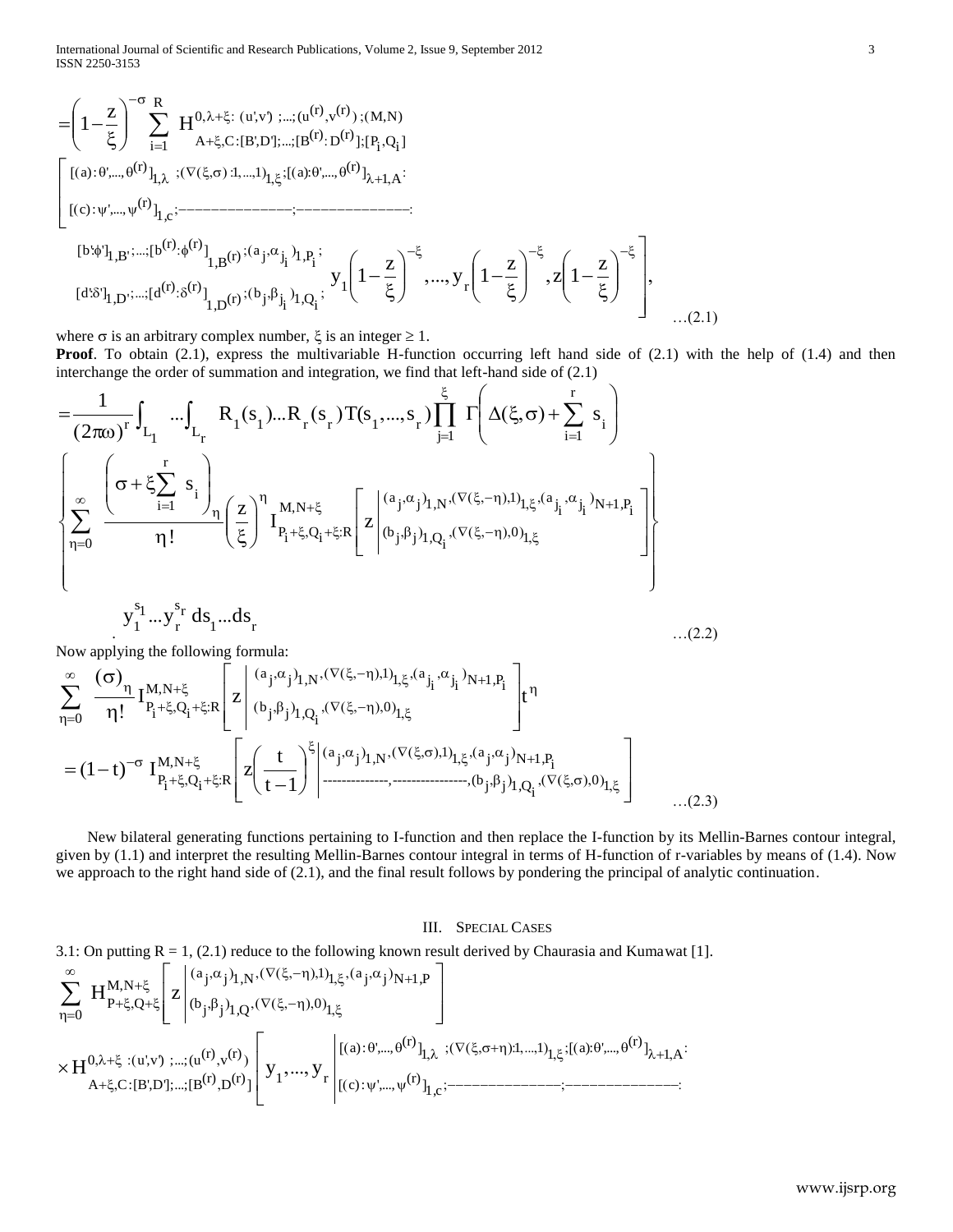$$
[b:\phi']_{1,B}^{\cdots,[b^{(r)}:\phi^{(r)}]}_{1,B}(r)
$$
\n
$$
= \left(1 - \frac{z}{\xi}\right)^{-\sigma} H_{0,\lambda+\xi}^{0,\lambda+\xi} \cdot (u',v) \cdot ... \cdot (u^{(r)},v^{(r)}) \cdot (M,N)
$$
\n
$$
= \left(1 - \frac{z}{\xi}\right)^{-\sigma} H_{0,\lambda+\xi}^{0,\lambda+\xi} \cdot (u',v) \cdot ... \cdot (u^{(r)},v^{(r)}) \cdot (M,N)
$$
\n
$$
\left[\left[(a): \theta',..., \theta^{(r)}\right]_{1,\lambda}, \left\{\nabla(\xi,\sigma): 1,...,1\right\}_{1,\xi}; \left[(a): \theta',..., \theta^{(r)}\right]_{\lambda+1,A};
$$
\n
$$
\left[\left[(c): \psi',..., \psi^{(r)}\right]_{1,c}; \left[\nabla(\xi,\sigma): 1,...,1\right]_{1,\xi}; \left[\nabla(\xi,\sigma): 1,...,1\right]_{1,\xi}^{\cdots} \cdot \left[\nabla(\xi,\sigma): 1,...,1\right]_{1,\xi}^{\cdots} \cdot \left[\nabla(\xi,\sigma): 1,...,1\right]_{1,\xi}^{\cdots} \cdot \left[\nabla(\xi,\sigma): 1,...,1\right]_{1,\xi}^{\cdots} \cdot \left[\nabla(\xi,\sigma): 1,...,1\right]_{1,\xi}^{\cdots} \cdot \left[\nabla(\xi,\sigma): 1,...,1\right]_{1,\xi}^{\cdots} \cdot \left[\nabla(\xi,\sigma): 1,...,1\right]_{1,\xi}^{\cdots} \cdot \left[\nabla(\xi,\sigma): 1,...,1\right]_{1,\xi}^{\cdots} \cdot \left[\nabla(\xi,\sigma): 1,...,1\right]_{1,\xi}^{\cdots} \cdot \left[\nabla(\xi,\sigma): 1,...,1\right]_{1,\xi}^{\cdots} \cdot \left[\nabla(\xi,\sigma): 1,...,1\right]_{1,\xi}^{\cdots} \cdot \left[\nabla(\xi,\sigma): 1,...,1\right]_{1,\xi}^{\cdots} \cdot \left[\nabla(\xi,\sigma): 1,...,1\right]_{1,\xi}^{\cdots} \cdot \left[\nabla(\xi,\sigma): 1,...,1\right]_{1,\xi}^{\cdots} \cdot \left[\nabla(\
$$

6. V.B.L.Chaurasia, R.C. Meghwal

3.2 Again on taking 
$$
\lambda = A, U^{(i)} = I, V^{(i)} = B^{(i)}, D^{(i)} = D^{(i)} + I \forall i = 1, ..., r
$$
,

the result (2.1) reduced in terms of

 $\overline{\phantom{a}}$  $\overline{\phantom{a}}$ 」

 $\overline{\phantom{a}}$ 

www.ijsrp.org generalized Lauricella function of several complex variable [4] j j 1 ,N i N 1 ,P i j i j a 1 1 a 1 0 i j j 1 ,Q b M,N <sup>R</sup> <sup>i</sup> <sup>Q</sup> <sup>i</sup> P 0 j 1 I z 1 1 1 1 A (r) : ',..., <sup>j</sup> 1 a A ,C (r) ',..., <sup>j</sup> 1 c 1 r (r) <sup>A</sup> B',...,B (r) C:D ',..., <sup>D</sup> F - y y z (r) 1,B (r) (r) <sup>1</sup> <sup>b</sup> 1,B' <sup>1</sup> b': ') (r) 1,D (r) (r) <sup>1</sup> <sup>d</sup> 1,D' <sup>1</sup> d': ') j i Q j 1 j i P j 1 j 1 R i 1 1 b 1 a z 1 1 1 1 1 A (r) ): ',..., <sup>j</sup> 1 a 1 ,c (r) ): ',..., <sup>j</sup> 1 c i P (r) <sup>A</sup> B',...,B i Q (r) C:D ',...,D F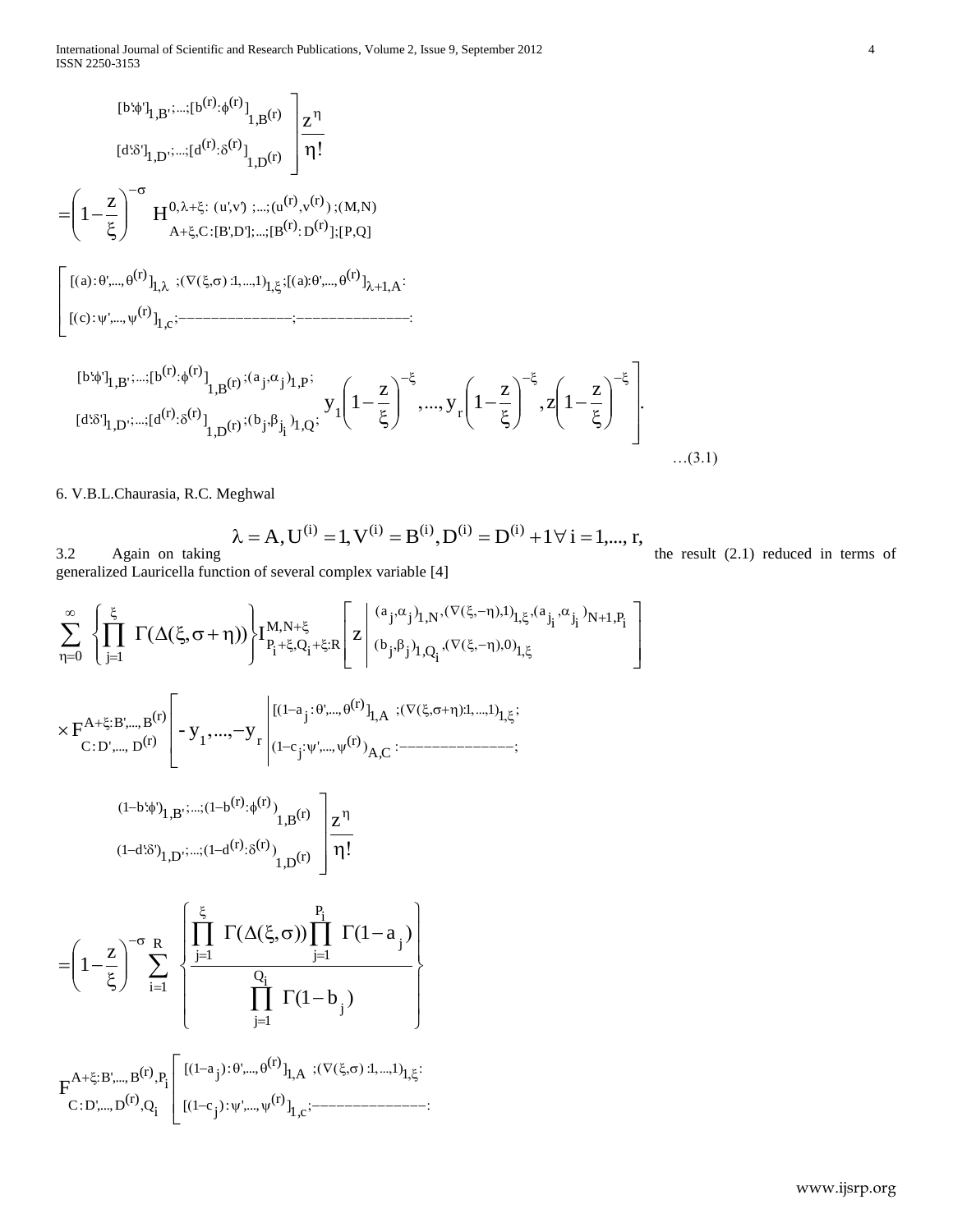International Journal of Scientific and Research Publications, Volume 2, Issue 9, September 2012 5 ISSN 2250-3153

Prational Journal of Scientific and Research Publications, Volume 2, Issue 9, September 2012

\nIN 2250-3153

\n
$$
(1-b\phi)^{1}_{1,B}\cdots (1-b^{(r)}\phi^{(r)})^{1}_{1,B}(r) \cdots (1-a_{j}\phi^{(r)})^{1}_{1,B}(r) \cdots (1-a_{j}\phi^{(r)})^{1}_{1,B}(r) \cdots (1-a_{j}\phi^{(r)})^{1}_{1,B}(r) \cdots (1-a_{j}\phi^{(r)})^{1}_{1,B}(r) \cdots (1-b_{j}\phi^{(r)})^{1}_{1,B}(r) \cdots (1-b_{j}\phi^{(r)})^{1}_{1,B}(r) \cdots (1-b_{j}\phi^{(r)})^{1}_{1,B}(r) \cdots (1-b_{j}\phi^{(r)})^{1}_{1,B}(r) \cdots (1-b_{j}\phi^{(r)})^{1}_{1,B}(r) \cdots (1-b_{j}\phi^{(r)})^{1}_{1,B}(r) \cdots (1-b_{j}\phi^{(r)})^{1}_{1,B}(r) \cdots (1-b_{j}\phi^{(r)})^{1}_{1,B}(r) \cdots (1-b_{j}\phi^{(r)})^{1}_{1,B}(r) \cdots (1-b_{j}\phi^{(r)})^{1}_{1,B}(r) \cdots (1-b_{j}\phi^{(r)})^{1}_{1,B}(r) \cdots (1-b_{j}\phi^{(r)})^{1}_{1,B}(r) \cdots (1-b_{j}\phi^{(r)})^{1}_{1,B}(r) \cdots (1-b_{j}\phi^{(r)})^{1}_{1,B}(r) \cdots (1-b_{j}\phi^{(r)})^{1}_{1,B}(r) \cdots (1-b_{j}\phi^{(r)})^{1}_{1,B}(r) \cdots (1-b_{j}\phi^{(r)})^{1}_{1,B}(r) \cdots (1-b_{j}\phi^{(r)})^{1}_{1,B}(r) \cdots (1-b_{j}\phi^{(r)})^{1}_{1,B}(r) \cdots (1-b_{j}\phi^{(r)})^{1}_{1,B}(r) \cdots (1-b_{j}\phi^{(r)})^{1}_{1,B}(r) \cdots (1-b_{j}\phi^{(r)})^{1}_{1,B}(r) \cdots (1-b_{j}\phi^{(r)})^{1}_{1,B}(r) \cdots (1-b_{j}\phi^{(r)})^{1}_{1,B}(r) \cdots (1-b_{j}\phi^{(r)})^{1}_{1,B}(r) \cdots (1-b_{j}\phi^{(r)})^{1}_{1,B}(r) \cdots (1-b_{j}\phi^{(r)})^{1}_{1,B
$$

3.3: If we set  $R = 1$  in (3.2), then it yields the result derived by Chaurasia and Kumawat [1] as :

New bilateral generating functions pertaining to I-function  
\n
$$
\sum_{\eta=0}^{\infty} \left\{ \prod_{j=1}^{\xi} \Gamma(\Delta(\xi,\sigma|+\eta)) \right\} H_{P+\xi,Q+\xi}^{M,N+\xi} \left[ z \left| \begin{array}{c} (a_j,\alpha_j)_{1,N}(\nabla(\xi,-\eta),I)_{1,\xi}(a_j,\alpha_j)_{N+1,P} \\ (b_j,\beta_j)_{1,Q_1}(\nabla(\xi,-\eta),0)_{1,\xi} \end{array} \right] \right\}
$$
\n
$$
\times F_{C:D',...,D}^{A+\xi;B',...,B}^{(r)} \left[ -y_1,...,-y_r \left| \begin{array}{c} [(1-a_j;\theta',\theta')_{1,Q},(\nabla(\xi,\sigma+\eta),I,...,I)_{1,\xi}; \\ (1-b\phi)_{1,B},...(1-b^{(r)},\phi^{(r)})_{1,B}(r) \end{array} \right| \frac{z^n}{n!} \right]
$$
\n
$$
= \left( 1 - \frac{z}{\xi} \right)^{-\sigma} \left\{ \prod_{j=1}^{\xi} \Gamma(\Delta(\xi,\sigma)) \prod_{j=1}^{P} \Gamma(1-a_j) \right\}
$$
\n
$$
F_{C:D',...,B}^{A+\xi;B',...,B}^{A+\xi;B',...B}^{(r)} \left[ \left(1-a_j\right) \frac{Q_1}{\prod_{j=1}^{Q_1}} \Gamma(1-b_j) \right] \right\}
$$
\n
$$
F_{C:D',...,B}^{A+\xi;B',...,B}^{A+\xi;B',...B}^{(r)} \left[ \left(1-a_j\right) \cdot \theta^{(r)},\theta^{(r)}\right]_{1,A} \cdot (\nabla(\xi,\sigma),I,...,I)_{1,\xi};
$$
\n
$$
F_{C:D',...,D}^{A+\xi;B',...,B}^{A+\xi;B',...B}^{(r)} \left[ \left(1-a_j\right) \cdot \theta^{(r)},\theta^{(r)}\right]_{1,A} \cdot (\nabla(\xi,\sigma),I,...,I)_{1,\xi};
$$
\n
$$
= \left( 1-b\phi_{1,B}^{A,\xi;B',...,B}^{A,\xi;B},\theta^{(r)}\right)_{1,B}^{A} \left[ \left(1-b_j\right) \cdot \theta^{(r)}\right]_{1,C};
$$
\n
$$
= \left( 1-b\
$$

3.4: The I-function, presented in this paper, is quite basic in nature. Therefore, on specializing the parameters of this function, we may obtain various other result as its special cases.

#### ACKNOWLEDGMENT

 The authors are highly thankful to Professor H.M. Srivastava of the University of Victoria, Victoria, Canada, for his kind help and many valuable suggestions in the preparation of this paper in present form.

#### **REFERENCES**

[1] V.B.L. Chaurasia and Yaghvendra Kumawat, New bilateral generating functions pertaining to the H-functions, Tamsui Oxford Journal of Mathematical Sciences, Volume 25, No.4, November 2009.

 $\overline{\phantom{0}}$ 

 $\overline{\phantom{a}}$  $\overline{\phantom{a}}$  $\overline{\phantom{a}}$ 

 $\overline{\phantom{a}}$ 

」